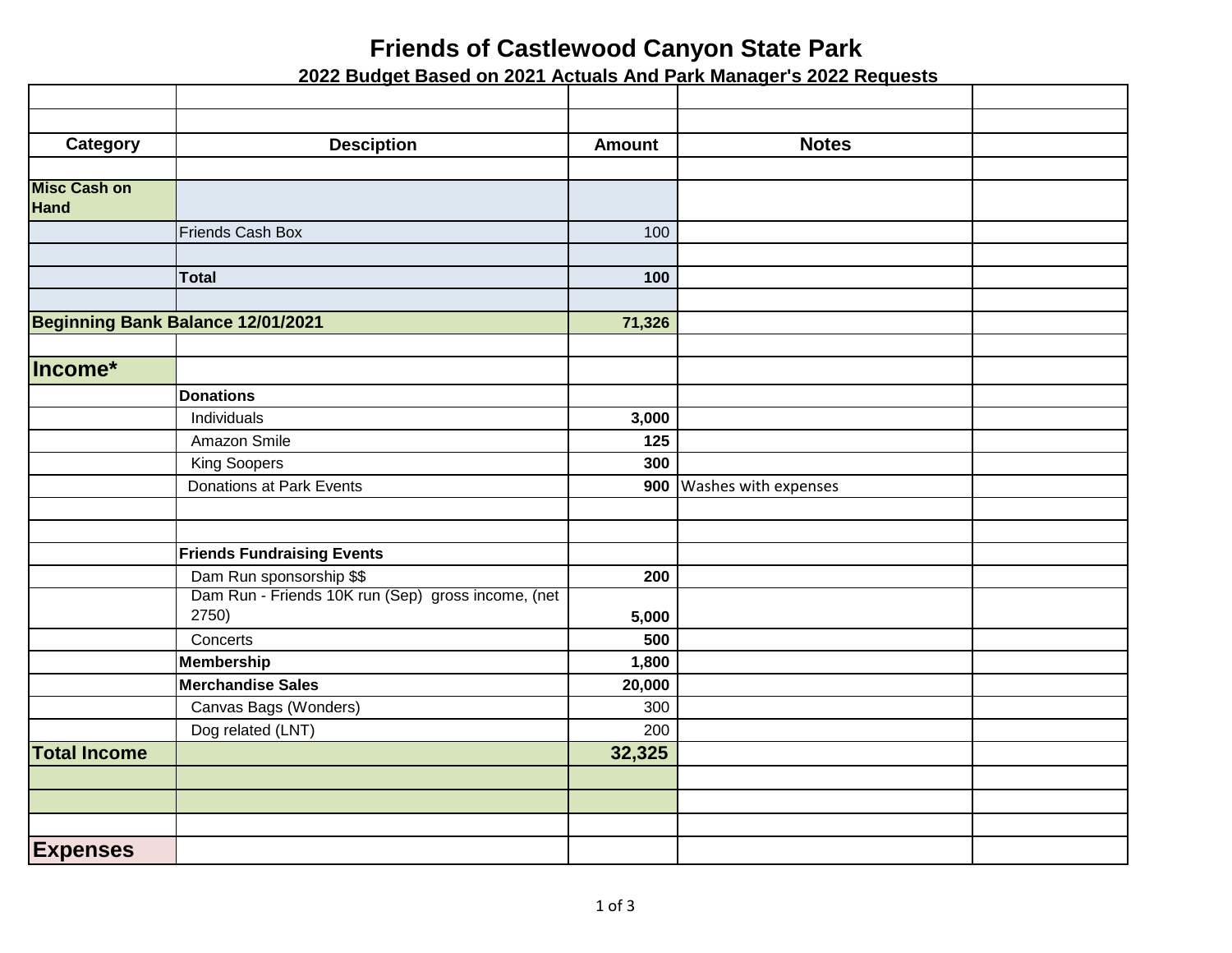## **Friends of Castlewood Canyon State Park**

 **2022 Budget Based on 2021 Actuals And Park Manager's 2022 Requests**

| <b>Operating Expenses</b>   |                                                     |        |                                                   |  |
|-----------------------------|-----------------------------------------------------|--------|---------------------------------------------------|--|
|                             | Oper Expenses - Misc                                | 50     |                                                   |  |
|                             | Periodic Report - Secretary of State (Nov)          | 10     |                                                   |  |
|                             | PO Box Annual Fee (Dec)                             | 160    |                                                   |  |
|                             | Bank Charges/ CC                                    | 800    |                                                   |  |
|                             | Web Hosting - Wix                                   | 325    |                                                   |  |
|                             | <b>Office Supplies</b>                              | 250    |                                                   |  |
|                             | Marketing -                                         | 500    |                                                   |  |
|                             | Insurance (Oct)                                     | 750    |                                                   |  |
|                             | Sales Tax Paid Qtrly                                | 900    |                                                   |  |
| <b>Total Fixed Expenses</b> |                                                     | 3,745  |                                                   |  |
|                             |                                                     |        |                                                   |  |
| <b>Variable Expenses</b>    |                                                     |        |                                                   |  |
|                             | <b>Merchandise Purchase</b>                         | 9,000  |                                                   |  |
|                             | Dog related (LNT)                                   | 150    |                                                   |  |
|                             | <b>Park Support:</b>                                |        |                                                   |  |
|                             | <b>Park Projects: Commitments</b>                   |        |                                                   |  |
|                             | <b>Trail Maintenance</b>                            |        | 10,000 TeamWorks                                  |  |
|                             | VC Remodel (\$4828 in fund)                         |        | 700 Metal sign carry over 2021                    |  |
|                             | VC Displays (\$4878 in fund)                        |        | 4,878 Relief map?                                 |  |
|                             | Amphitheater platform/improvements                  | 1,000  | Carry over 2021                                   |  |
|                             | Interp Signs - Stewardship/vulture (\$2930 in fund) | 1,000  |                                                   |  |
|                             | Climber equipment (balance \$2000 commitment)       | 376    |                                                   |  |
|                             | Wildcat Canyon Bridge                               | 30,840 | includes Friends commitment and donations to date |  |
|                             | Leave No Trace (2,127.88 in fund)                   |        | 500 Poop bags, misc litter pickup                 |  |
|                             | Native garden - plants & supplies                   |        | 500 Plants and supplies                           |  |
|                             | Park Events (evens out with donations rec'd)        | 900    | Wash with potential donations                     |  |
| Jan                         | 1st Day Hike                                        |        |                                                   |  |
| May                         | TV Day                                              |        |                                                   |  |
| August                      | Dam Day                                             |        |                                                   |  |
| October                     | <b>Haunted Trail</b>                                |        |                                                   |  |
|                             | <b>Friends Events</b>                               |        |                                                   |  |
| July & Sept                 | Concerts                                            | 300    |                                                   |  |
| Sept                        | Dam Run (so net profit of \$3000)                   | 2,000  |                                                   |  |